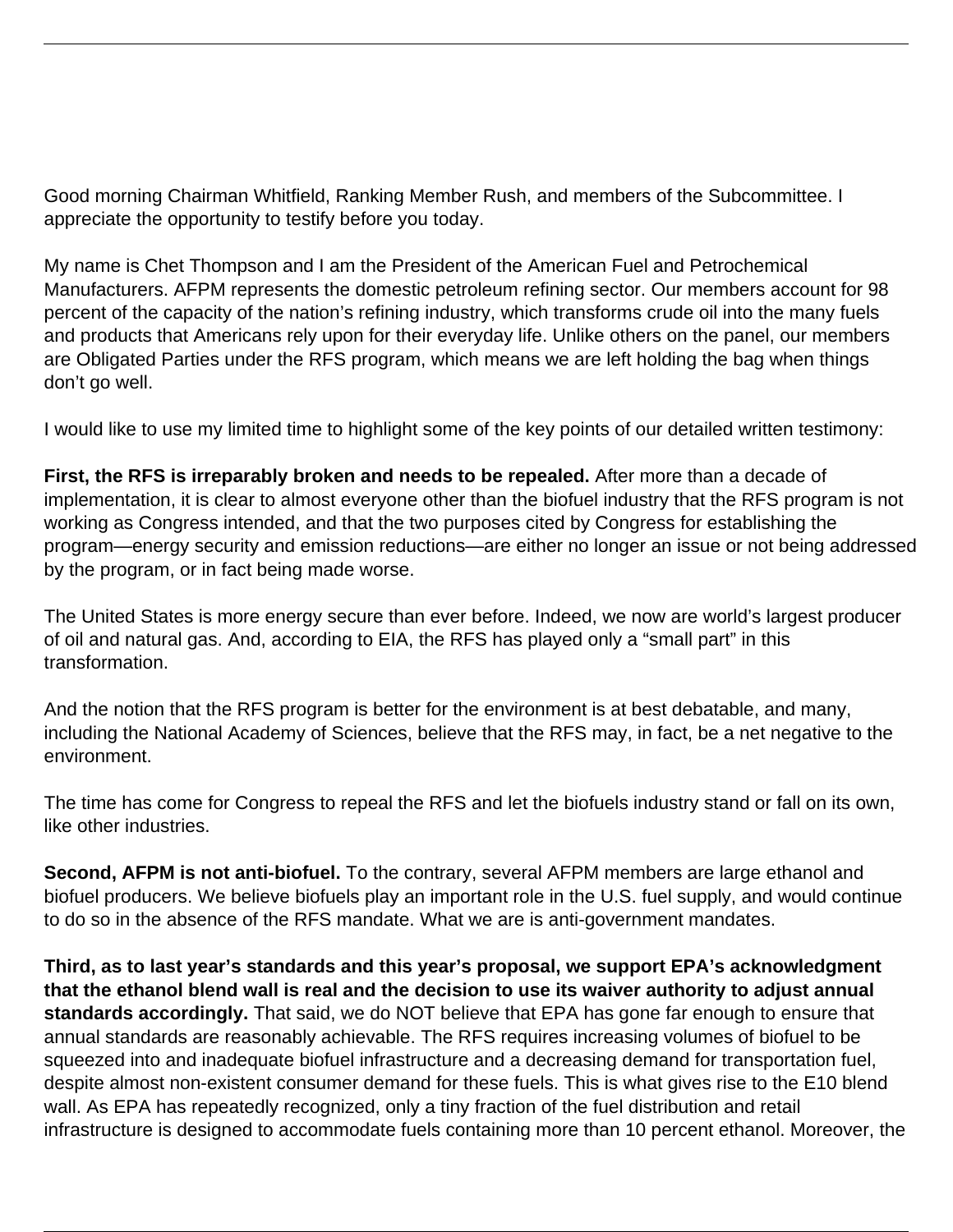vast majority of cars on the road today are not warrantied to handle more than E10, and nor are small engines equipped to handle such blends.

Demand is much lower than when Congress enacted the RFS. For example, in 2007, EIA projected 2016 gasoline demand of 160 billion gallons; it has since revised its projection to 142 billion gallons. Its projections for 2022 also has dropped by 23 percent.

To overcome this and meet its aggressive 2017 proposal, EPA would eliminate—in one year-- 96 percent of the ethanol free gasoline or E0 market (taking it from 5 billion gallons to just 200 million), and require consumers to purchase record-breaking volumes of E85, E15, and biodiesel, ignoring the obstacles that EPA itself acknowledges still exist. If biofuel production so far this year is any indication, EPA's proposed standards are indeed unachievable.

And, as a former deputy general counsel of EPA, I would be remiss not to mention that the Clean Air Act clearly provides EPA with authority to adjust annual standards to account for the E10 blendwall and other infrastructure obstacles. The biofuel industry's challenge to this authority is without merit.

Finally, AFPM supports H.R. 5180, the "Food and Fuel Consumer Protection Act of 2016." While AFPM would prefer RFS repeal, the association fully supports H.R. 5180 introduced by Congressmen Flores and Welch, and cosponsored by 9 other members of this Sub-Committee. The legislation would prevent EPA from forcing more ethanol into the fuel supply than it can reasonably handle, which in turn will provide more stability in the RIN market and preserve some consumer choice for ethanol-free gasoline. This legislation represents a good faith compromise that deserves the support of every Member of Congress.

Thanks again for the opportunity to be here today, and I'm happy to answer any questions.

For Chet Thompson's full written testimony, [please click here](#page-0-0)[.](https://www.afpm.org/uploadedFiles/Content/documents/20160620%20AFPM%20Written%20Testimony.pdf)

Print as PDF:

**Topics** 

[Biofuel & Ethanol](/topic/biofuel-ethanol)

Tags

[Renewable Fuel Standard \(RFS\)](/tag/renewable-fuel-standard-rfs)